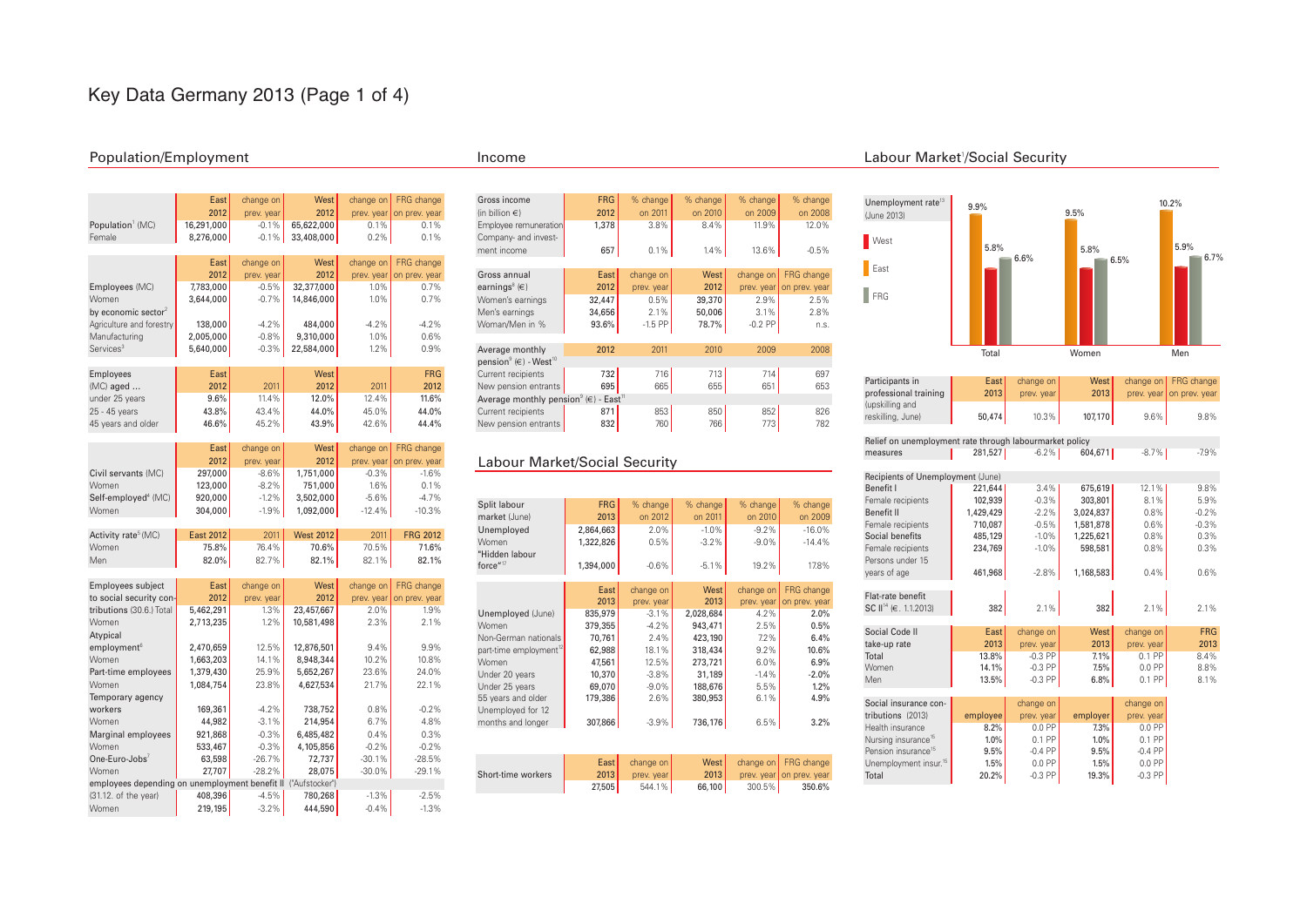# Key Data Germany 2013 (Page 2 of 4)

| <b>Gross Domestic</b>                                                | <b>FRG</b> | % change   | % change | % change   | % change      |
|----------------------------------------------------------------------|------------|------------|----------|------------|---------------|
| Product (billion €.                                                  | 2012       | on 2011    | on 2010  | on 2009    | on 2008       |
| current prices)                                                      | 2,666.4    | 2.2%       | 6.9%     | 12.3%      | 7.8%          |
|                                                                      |            |            |          |            |               |
| Distribution of domestic product (in current prices, billion $\in$ ) |            |            |          |            |               |
| Consumer spending                                                    |            |            |          |            |               |
| Private spending                                                     | 1.533.9    | 2.4%       | 6.9%     | 10.1%      | 10.4%         |
| Public spending                                                      | 514.4      | 3.0%       | 5.6%     | 8.2%       | 13.8%         |
| Fixed investment                                                     | 470.6      | $-0.6%$    | 8.2%     | 15.1%      | 2.4%          |
|                                                                      |            |            |          |            |               |
| Government spending                                                  | <b>FRG</b> |            |          |            |               |
| ratio (government                                                    | 2012       | 2011       | 2010     | 2009       | 2008          |
| purchases, in % of GDP)                                              | 45.0%      | 45.3%      | 47.7%    | 48.2%      | 44.1%         |
|                                                                      |            |            |          |            |               |
|                                                                      | East       | change on  | West     | change on  | FRG change    |
| Insolvency                                                           | 2012       | prev. year | 2012     | prev. year | on prev. year |
| Companies                                                            | 3,570      | $-32.5%$   | 17,741   | $-28.5%$   | $-29.2%$      |
| Employees affected                                                   | 27,730     | 23.5%      | 155,762  | 32.1%      | 30.7%         |
|                                                                      |            |            |          |            |               |
|                                                                      | <b>FRG</b> |            |          |            |               |
| Cost of living                                                       | 2012       | 2011       | 2010     | 2009       | 2008          |
| $(2010 = 100)$                                                       | 104.1      | 102.1      | 100.0    | 98.9       | 98.6          |
|                                                                      |            |            |          |            |               |
| Total public budget                                                  | <b>FRG</b> | % change   | % change | % change   | % change      |
| (billion $\epsilon$ )                                                | 2012       | on 2011    | on 2010  | on 2009    | on 2008       |
| Tax revenue                                                          | 1,171.7    | 1.5%       | 10.4%    | 14.9%      | 11.4%         |
| Spending $20$                                                        | 1.192.2    | 0.4%       | 5.9%     | 5.3%       | 11.0%         |
| Federal budget                                                       | 356.4      | $-2.0%$    | 7.0%     | 12.4%      | 17.0%         |
| <b>Social Security</b>                                               | 520.7      | 1.7%       | 2.2%     | 3.7%       | 8.8%          |
| EU-contribution                                                      | 25.3       | 8.2%       | 9.6%     | 27.3%      | 12.7%         |
| <b>Federal states</b>                                                |            |            |          |            |               |
| budgets                                                              | 325.4      | 1.9%       | 13.3%    | 13.4%      | 18.0%         |
| Local authorities'                                                   |            |            |          |            |               |
| budgets                                                              | 196.9      | 1.2%       | 8.0%     | 10.4%      | 17.2%         |
|                                                                      |            |            |          |            |               |
| Debt (billion $\in$ )                                                |            |            |          |            |               |
| Federal state                                                        | 1.287.5    | 0.6%       | 0.0%     | 24.6%      | 34.6%         |
| Federal states                                                       | 644.9      | 4.8%       | 7.5%     | 23.1%      | 34.3%         |
| Local authorities                                                    | 135.2      | 4.3%       | 9.4%     | 47.7%      | 47.3%         |

### Economy/Finances and the Apprenticeship market Apprenticeship market Working Hours

|                                                       | East   | change on  | West    | change on | FRG change               |  |  |  |
|-------------------------------------------------------|--------|------------|---------|-----------|--------------------------|--|--|--|
|                                                       | 2012   | prev. year | 2012    |           | prev. year on prev. year |  |  |  |
| New apprenticeships                                   | 78,903 | $-6.6%$    | 472,368 | $-2.7%$   | $-3.3%$                  |  |  |  |
| Unfilled apprenticeship                               | 6,162  | 19.0 %     | 26.991  | 10.7%     | 12.1%                    |  |  |  |
|                                                       |        |            |         |           |                          |  |  |  |
| Yet unplaced applicants                               |        |            |         |           |                          |  |  |  |
| (end of September)                                    | 5,159  | 70.0%      | 10,491  | 26.5 %    | 38.2%                    |  |  |  |
| Women                                                 | 2,304  | 64.8 %     | 4,738   | 24.1 %    | 35.0%                    |  |  |  |
|                                                       |        |            |         |           |                          |  |  |  |
| Apprenticeship training positions supply-demand ratio |        |            |         |           |                          |  |  |  |

| ____ |                                  |           |           |        |          |        |
|------|----------------------------------|-----------|-----------|--------|----------|--------|
|      | (end of September) <sup>21</sup> | $101.3\%$ | $-1.1$ PP | 103.4% | $0.2$ PP | 0.0 PP |
|      |                                  |           |           |        |          |        |

#### Environment / Health

Travel/Commuting<br>accidents

| Ratio of total primary     | <b>FRG</b>      |         |         |         |         |
|----------------------------|-----------------|---------|---------|---------|---------|
| energy consumption $^{22}$ | 2012            | 2005    | 2000    | 1995    | 1990    |
| coal                       | 24.3%           | 23.7%   | 24.8%   | 26.6%   | 37.0%   |
| mineral oil                | 33.1%           | 35.5%   | 38.2%   | 39.9%   | 35.0%   |
| gas                        | 23.0%           | 22.3%   | 20.7%   | 19.6%   | 15.4%   |
| nuclear energy             | 8.0%            | 12.3%   | 12.9%   | 11.8%   | 11.2%   |
| renewable energies         | 11.6%           | 6.1%    | 3.4%    | 2.0%    | 1.5%    |
|                            |                 |         |         |         |         |
| Energy expenditure,        | <b>FRG</b>      |         |         |         |         |
| per year and               | 2012            | 2011    | 2010    | 2009    | 2008    |
| household (€)              | 2,952           | 2,789   | 2,747   | 2,500   | 2,749   |
|                            |                 |         |         |         |         |
| Public transport:          |                 |         |         |         |         |
| transported persons        |                 |         |         |         |         |
| (in million)               | 10,877          | 10,809  | 10,572  | 10,555  | 10,431  |
|                            |                 |         |         |         |         |
| Average life               | <b>FRG</b>      |         |         |         |         |
| expectancy at birth        | 2009/11         | 2008/10 | 2007/09 | 2006/08 | 2005/07 |
| Women                      | 82.7            | 82.6    | 82.5    | 82.4    | 82.3    |
| Men                        | 77.7            | 77.5    | 77.7    | 77.2    | 76.9    |
| Difference women/men       |                 |         |         |         |         |
| (in years)                 | 5.0             | 5.1     | 4.8     | 5.2     | 5.4     |
|                            |                 |         |         |         |         |
| Occupational illnesses     | <b>FRG 2012</b> | 2011    | 2010    | 2009    | 2008    |
| Application for status     | 64,711          | 64,863  | 65,603  | 61,622  | 55,184  |
| Recognised status          | 14,201          | 14,271  | 14,612  | 15,228  | 12.244  |

Occupational accid. **816,465** 833,965 840,848 782,736 866,190

150,841 160,706 189,408 150,258 149,601

| Annual volume         | <b>FRG</b><br>2013 | % change<br>on 2012 | % change<br>on 2011 | % change<br>on 2010 | % change<br>on 2009 |
|-----------------------|--------------------|---------------------|---------------------|---------------------|---------------------|
| of work <sup>16</sup> |                    |                     |                     |                     |                     |
| (in million hours)    |                    |                     |                     |                     |                     |
| Full time             | 40.273             | 0.5%                | 1.3%                | 3.1%                | 5.9%                |
| Part time             | 8.265              | 2.0%                | 3.1%                | 3.6%                | 6.5%                |
| Overtime              | 1.453              | 3.9%                | 3.8%                | 10.7%               | 38.9%               |
| Total incl.           |                    |                     |                     |                     |                     |
| Side Jobs             | 49,319             | 1.0%                | 1.6%                | 3.2%                | 6.0%                |



| Share of employees with collectively agreed weekly <sup>17</sup> |          |          |            |           |  |  |  |  |
|------------------------------------------------------------------|----------|----------|------------|-----------|--|--|--|--|
| working hours of                                                 | up to    | $36-$    | $37.5 -$   | $39 - 40$ |  |  |  |  |
| (31.12.2012)                                                     | 35 hours | 37 hours | 38.5 hours | and more  |  |  |  |  |
| East                                                             | 9.6%     | 5.3%     | 30.4%      | 54.2%     |  |  |  |  |
| West                                                             | $25.6\%$ | 8.3%     | 34.9%      | 30.7%     |  |  |  |  |

| Share of employees with                  |       |       |       |       |            |  |  |
|------------------------------------------|-------|-------|-------|-------|------------|--|--|
| permanent                                | East  |       | West  |       | <b>FRG</b> |  |  |
| or regular (MC)                          | 2012  | 2011  | 2012  | 2011  | 2012       |  |  |
| Rotating shift work                      | 20.5% | 20.7% | 15.2% | 14.9% | 16.2%      |  |  |
| Night work                               | 11.6% | 16.9% | 9.0%  | 11.7% | 9.5%       |  |  |
| Saturday work                            | 26.4% | 38.7% | 23.5% | 30.6% | 24.0%      |  |  |
| Sunday/holiday work                      | 15.8% | 22.2% | 13.0% | 16.1% | 13.6%      |  |  |
|                                          |       |       |       |       |            |  |  |
| Fixed-term employment <sup>18</sup> (MC) |       |       |       |       |            |  |  |

| Fixed-term employment" (MC) |          |          |         |          |       |
|-----------------------------|----------|----------|---------|----------|-------|
| Total                       | 11.4%    | 12.5%    | 9.5%    | $10.2\%$ | 9.9%  |
| Women                       | $11.3\%$ | 12.5%.   | 9.8%    | $10.7\%$ | 10.1% |
| Men                         | $11.6\%$ | $12.6\%$ | $9.2\%$ | $9.8\%$  | 9.6%  |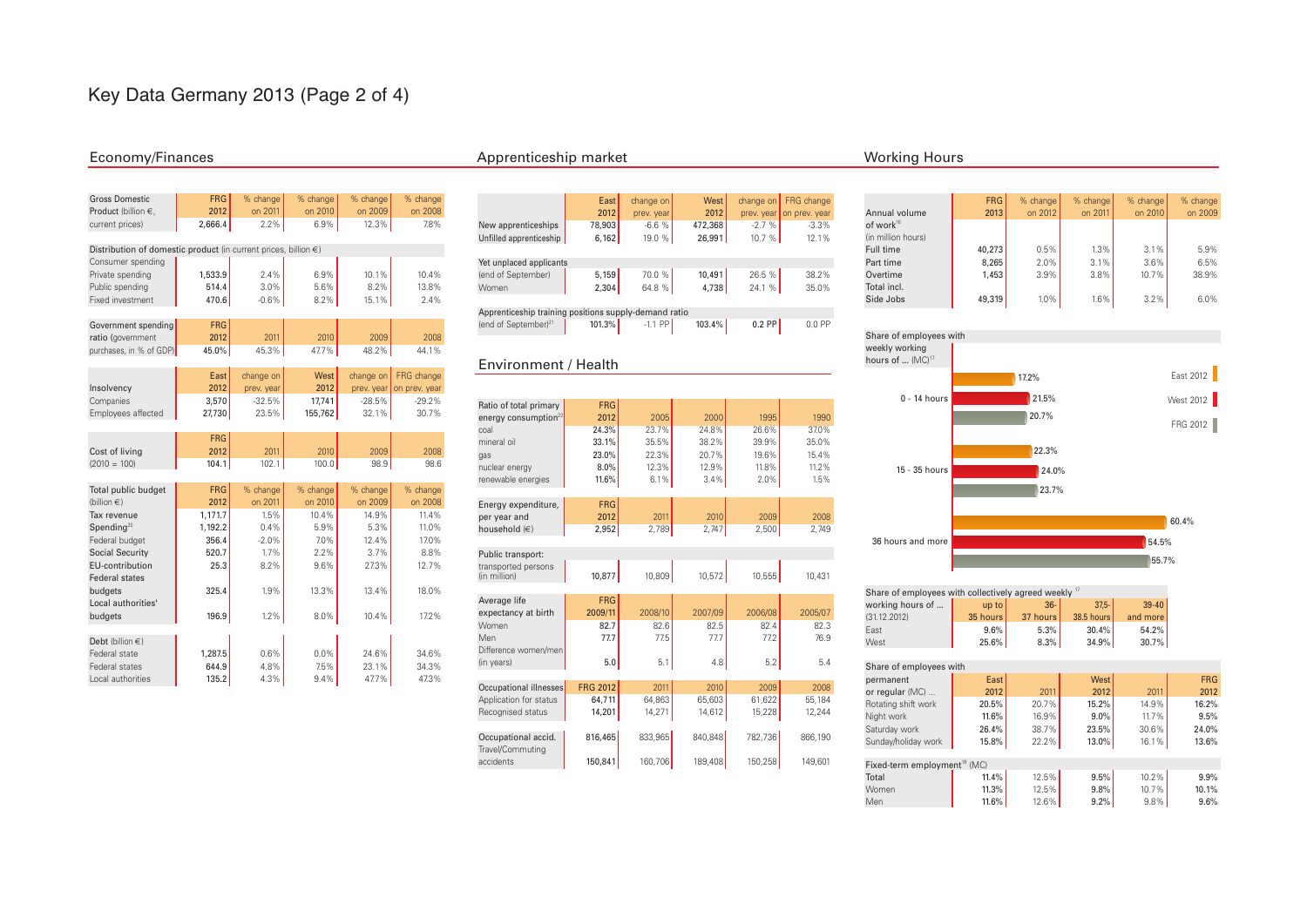# Key Data Germany 2013 (Page 3 of 4)

#### Trade Union Information Federal States in Comparison EU in Comparison

United

Czech

Union Rate of Employment Unemployment G D P<sup>\*f</sup> density poverty rate<sup>25</sup> rate<sup>26</sup> per

in % in % in % in % in PPS<sup>27</sup> Total Women Total Women

Belgium | 50.4 d 62.9 | 67.2 | 61.7 | 44.7 | 43.1 | 119 Denmark | 68.6 c 58.8 75.4 72.2 28.0 27.6 125 Germany | 18.0 d 5.9 76.7 71.5 45.4 43.7 122 Greece | 25.4 d 50.5 55.3 45.2 59.3 62.0 505 Spain | 15.6 c | 54.6 | 59.3 | 54.0 | 44.4 | 45.6 | 97 France **1 7.8 c 58.7 69.3 65.0 40.3 39.5** 108 Ireland **1 31.2 50.4 63.7 59.4 61.7 48.8** 130 Italy 35.6 d 55.5 61.0 50.5 53.0 54.6 99 Luxembourg **6 12.3 a** 51.3 71.4 64.1 30.3 31.8 272 Netherlands 18.2 d 60.3 77.2 71.9 33.7 32.8 129 Austria | 27.8 d | 57.8 | 75.6 | 70.3 | 24.7 | 23.6 | 131 Portugal 19.3 c 56.1 66.5 63.1 48.6 48.3 75 Finland **69.0 d** 59.0 74.0 72.5 21.3 16.7 115 Sweden | 67.5 | 56.8 | 79.4 | 76.8 | 19.0 | 16.8 | 129

Kingdom | 25.8 | 62.4 | 74.2 | 68.4 | 34.7 | 30.3 | 110 EU (15) / 57.4 69.4 63.4 43.9 43.6 /

Estonia 8.1 c 50.8 72.1 69.3 54.2 52.7 69 Latvia 14.8 a 45.8 68.1 66.4 52.1 50.4 62 Lithuania 10.0 c 44.1 68.5 67.9 49.2 49.7 70 Malta 48.6 d 50.9 | 63.1 | 46.8 | 47.2 | 34.6 | 86 Poland 14.6 c 46.5 64.7 57.5 40.3 41.8 66 Slovakia **| 16.7 d 44.9 65.1 | 57.3 | 67.3 | 65.4 |** 75 Slovenia – 24.4 d 64.4 68.3 64.6 47.9 47.0 82

Republic **17.3 b 52.7 71.5 62.5 43.4 43.5** 79 Hungary | 16.8 a 50.2 | 62.1 | 56.4 | 45.0 | 44.7 | 66 Cyprus | 49.0 d | 52.9 | 70.2 | 64.8 | 30.1 | 28.4 | 91 Rumania **| 32.8 a 54.2 | 63.8 | 56.3 | 45.3 | 45.6 | 49** Bulgaria 19.8 b 50.2 63.0 60.2 55.2 53.1 47

- 1

- 1

 $r$ isk  $24$  capita



|                                                                          | Non-German SC II-take-up |       |       |           |                    |
|--------------------------------------------------------------------------|--------------------------|-------|-------|-----------|--------------------|
|                                                                          | <b>Total</b>             | Men   | Women | nationals | rate <sup>23</sup> |
| Baden-Wuerttemberg                                                       | 3.9%                     | 3.9%  | 4.0%  | 8.7%      | 4.8%               |
| Bavaria                                                                  | 3.6%                     | 3.5%  | 3.6%  | 8.2%      | 4.0%               |
| <b>Berlin</b>                                                            | 11.6%                    | 12.4% | 10.7% | 21.7%     | 19.7%              |
| Brandenburg                                                              | 9.5%                     | 9.9%  | 9.1%  | 16.9%     | 13.0%              |
| Bremen                                                                   | 10.9%                    | 11.3% | 10.6% | 22.2%     | 17.4%              |
| Hamburg                                                                  | 7.3%                     | 7.7%  | 6.8%  | 14.3%     | 12.2%              |
| Hesse                                                                    | 5.7%                     | 5.8%  | 5.7%  | 12.7%     | 8.2%               |
| Mecklenburg-Western                                                      |                          |       |       |           |                    |
| Pomerania                                                                | 10.8%                    | 11.6% | 9.8%  | 18.8%     | 15.3%              |
| Lower Saxonv                                                             | 6.3%                     | 6.3%  | 6.4%  | 15.7%     | 9.2%               |
| North Rhine-Westphalia                                                   | 8.2%                     | 8.3%  | 8.0%  | 19.0%     | 11.0%              |
| Rhineland-Palatinate                                                     | 5.3%                     | 5.3%  | 5.3%  | 11.5%     | 6.7%               |
| Saarland                                                                 | 7.2%                     | 7.2%  | 7.2%  | 16.8%     | 9.3%               |
| Saxony                                                                   | 9.0%                     | 9.1%  | 8.8%  | 19.5%     | 13.0%              |
| Saxony-Anhalt                                                            | 10.7%                    | 10.9% | 10.6% | 20.2%     | 16.4%              |
| Schleswig-Holstein                                                       | 6.6%                     | 6.9%  | 6.3%  | 16.5%     | 9.8%               |
| Thuringia                                                                | 7.8%                     | 7.7%  | 8.0%  | 14.3%     | 11.0%              |
| FRG                                                                      | $6.6\%$                  | 6.7%  | 6.5%  | 13.9%     | 9.3%               |
| *based on persons in civilian employment<br>GDP (in billion $\epsilon$ , |                          |       |       |           | %change p.a.       |
| at current prices)                                                       | 2012                     | 2011  | 1995  | on 2011   | on 1995**          |
| Baden-Wuerttemberg                                                       | 389.5                    | 382.8 | 261.8 | 1.7%      | 2.4%               |
| Bavaria                                                                  | 465.5                    | 456.3 | 295.8 | 2.0%      | 2.7%               |
| Berlin                                                                   | 103.6                    | 101.1 | 83.2  | 2.4%      | 1.3%               |
| Brandenburg                                                              | 57.8                     | 56.5  | 37.5  | 2.3%      | 2.6%               |
| Bremen                                                                   | 27.7                     | 27.0  | 20.3  | 2.7%      | 1.8%               |
| Hamburg                                                                  | 95.8                     | 93.4  | 68.6  | 2.5%      | 2.0%               |
| Hesse                                                                    | 229.7                    | 226.2 | 166.5 | 1.6%      | 1.9%               |
| Mecklenburg-Western                                                      |                          |       |       |           |                    |
| Pomerania                                                                | 36.9                     | 35.5  | 26.8  | 4.0%      | 1.9%               |
| Lower Saxony                                                             | 230.0                    | 224.3 | 160.6 | 2.6%      | 2.1%               |
| North Rhine-Westphalia                                                   | 582.1                    | 572.3 | 420.8 | 1.7%      | 1.9%               |
| Rhineland-Palatinate                                                     | 117.7                    | 114.9 | 83.7  | 2.4%      | 2.0%               |
| Saarland                                                                 | 31.7                     | 31.5  | 23.5  | 0.7%      | 1.8%               |
| Saxonv                                                                   | 96.6                     | 95.4  | 69.6  | 1.3%      | 1.9%               |
| Saxony-Anhalt                                                            | 52.8                     | 51.5  | 38.1  | 2.6%      | 1.9%               |
| Schleswig-Holstein                                                       | 77.3                     | 75.4  | 57.7  | 2.5%      | 1.7%               |

Unemployment Rate\* (June 2013)

| European      |  |                       |      |     |
|---------------|--|-----------------------|------|-----|
| Union (EU) ** |  | $57.9$ 68.5 62.4 44.4 | 44.1 | 100 |
|               |  |                       |      |     |

\* Gross Domestic Product; f: forecast; \*\*EU 27;

 $/$  = not available; a = 2008; b = 2009; c = 2010; d = 2011; p = estimated values

FRG (VGRDL) 2,643.9 2,592.6 1,848.5 2.0% 2.1% \*\* The rate of change spezifies the average annual change (p.a.) over the period 1995-2012.

Thuringia 49.3 48.6 33.8 1.4% 2.2%